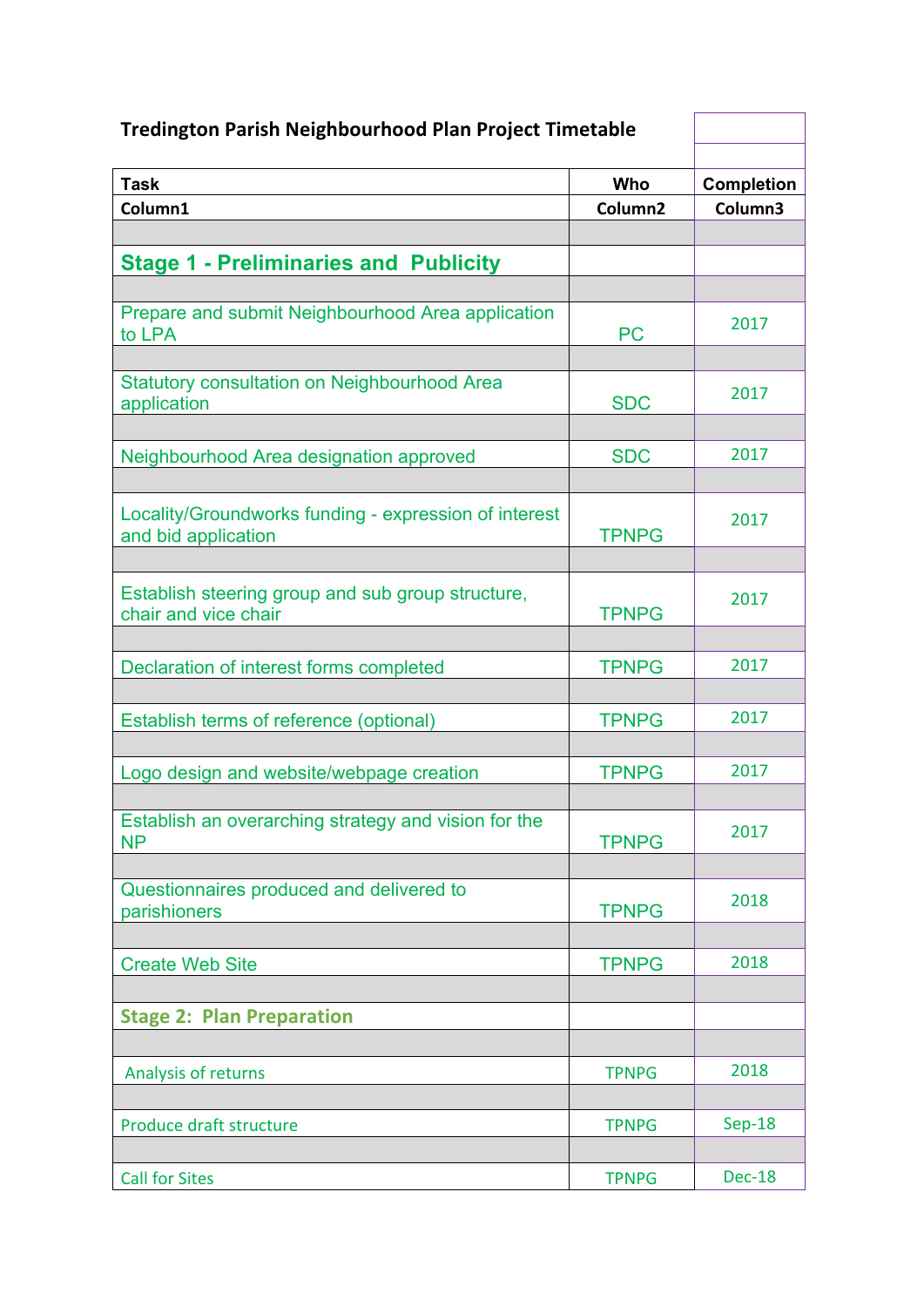| <b>Hold Public Meetings</b>                                         |               | Jun & Nov<br>2019 |
|---------------------------------------------------------------------|---------------|-------------------|
|                                                                     |               |                   |
| Site Assessments for potential development                          | <b>AECOM</b>  | <b>Dec-20</b>     |
|                                                                     |               |                   |
| Site assessments for Local Green Spaces                             | <b>APS</b>    | <b>Dec-20</b>     |
|                                                                     |               |                   |
| <b>Obtain Maps &amp; Diagrams</b>                                   | <b>TPNPG</b>  | 2019/2020         |
|                                                                     |               |                   |
| <b>Online Survey</b>                                                | <b>TPNPG</b>  | $Mar-21$          |
|                                                                     |               |                   |
|                                                                     |               |                   |
|                                                                     |               | <b>May 2019</b>   |
| <b>Write Draft and Gather Information</b>                           | <b>TPNPG</b>  | to Mar 2021       |
|                                                                     |               |                   |
| Approval by Neighbourhood Steering Group.                           | <b>TPNPG</b>  | $Mar-21$          |
|                                                                     |               |                   |
| Approval of draft by Parish Council                                 | <b>PC</b>     | Apr-21            |
|                                                                     |               |                   |
| Informal review by Stratford District Council                       | <b>SDC</b>    | $Jun-21$          |
|                                                                     |               |                   |
| <b>SEA Screening Exercise</b>                                       | <b>SDC</b>    | <b>Jun-21</b>     |
|                                                                     |               |                   |
|                                                                     |               |                   |
| <b>Stage 3 Pre-Submission Version</b>                               |               |                   |
|                                                                     |               |                   |
| <b>Alternatives evidence for SEA</b>                                | <b>QB/LPA</b> |                   |
|                                                                     |               |                   |
| Health check review of draft NP                                     | <b>SDC</b>    |                   |
|                                                                     |               |                   |
| Statutory consultation of pre-submission version<br>(Regulation 14) | <b>PC</b>     | Feb <sub>22</sub> |
|                                                                     |               |                   |
| Analysis, summary and tabulation of consultation                    |               |                   |
| responses                                                           | <b>TPNPG</b>  | Feb <sub>22</sub> |
|                                                                     |               |                   |
| Amendments and modifications to pre-submission                      |               |                   |
| version                                                             | <b>TPNPG</b>  | Feb 22            |
|                                                                     |               |                   |
|                                                                     |               | <b>Not</b>        |
| Draft SEA for approval (if required)                                | <b>TPNPG</b>  | Required          |
|                                                                     |               |                   |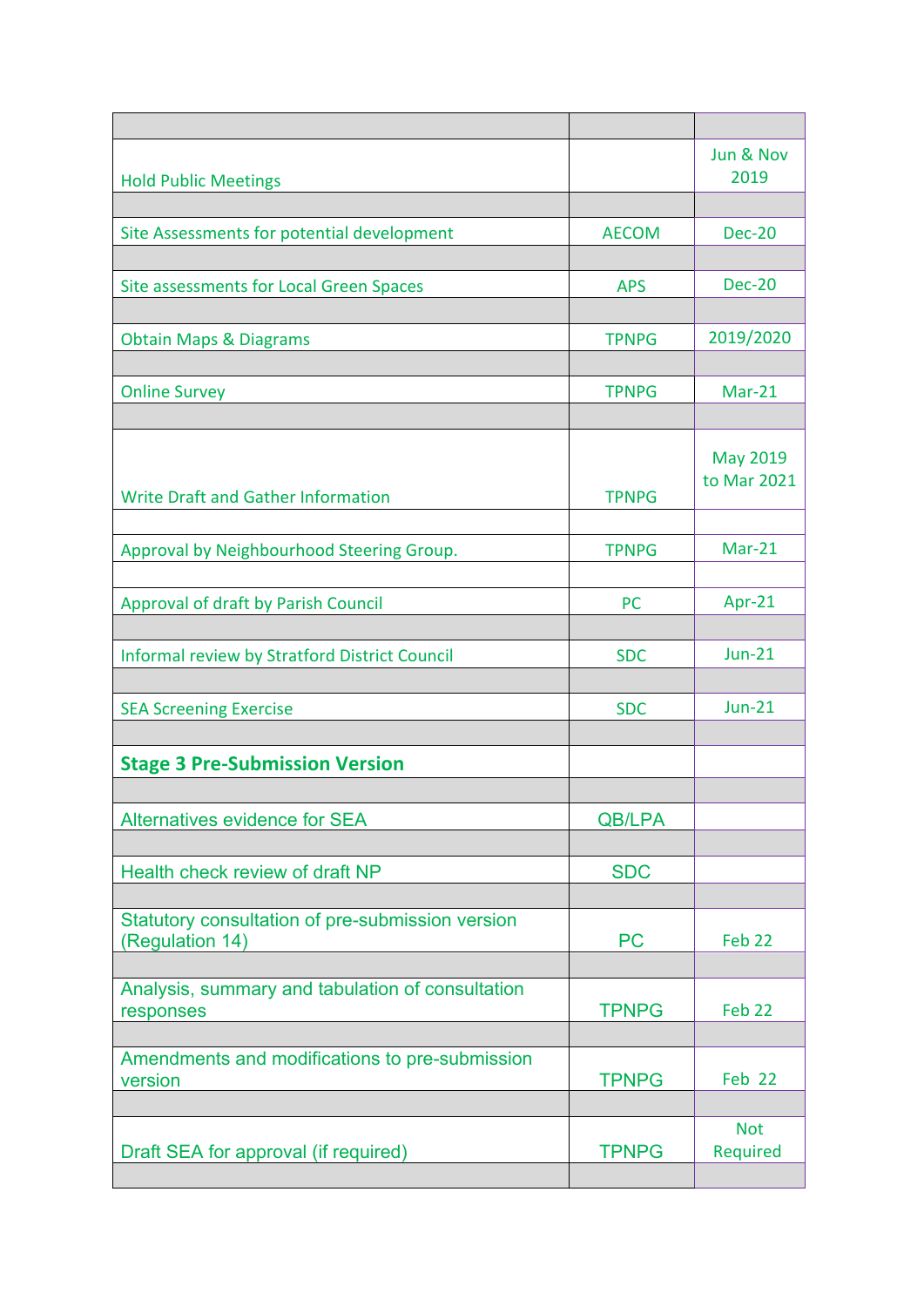| <b>Basic Conditions Statement (required)</b>                                         | <b>TPNG</b>  | <b>Jun 22</b> |
|--------------------------------------------------------------------------------------|--------------|---------------|
|                                                                                      |              |               |
| <b>Consultation Statement (required)</b>                                             | <b>TPNG</b>  | Jun22         |
|                                                                                      |              |               |
| <b>Stage 4 - Submission Version</b>                                                  |              |               |
|                                                                                      |              |               |
| <b>Submit NP to LPA (with Submission Statement)</b>                                  | <b>TPNPG</b> | <b>Jul 22</b> |
|                                                                                      |              |               |
| Legal and process checks                                                             | <b>SDC</b>   |               |
|                                                                                      |              |               |
| Statutory consultation period (Regulation 16)                                        | <b>SDC</b>   |               |
|                                                                                      |              |               |
| Appointment of examiner                                                              | <b>PC</b>    |               |
|                                                                                      |              |               |
| Analysis, summary and tabulation of public                                           |              |               |
| consultation responses                                                               | <b>TPNPG</b> |               |
|                                                                                      |              |               |
| Submission of NP to examiner                                                         | <b>SDC</b>   |               |
|                                                                                      |              |               |
| <b>Stage 5 - Examination</b>                                                         |              |               |
|                                                                                      |              |               |
| Examination (written of hearing)                                                     | Examiner     |               |
|                                                                                      |              |               |
| Receipt of examiners report for fact check purposes                                  | <b>SDC</b>   |               |
|                                                                                      |              |               |
| Receipt and publication of examiners report                                          | <b>TPNPG</b> |               |
|                                                                                      |              |               |
| Post examination modifications                                                       | <b>TPBPG</b> |               |
|                                                                                      |              |               |
| Consultation on major changes (if required                                           | <b>TPNPG</b> |               |
|                                                                                      |              |               |
| <b>Stage 6 - Referendum</b>                                                          |              |               |
|                                                                                      |              |               |
| Submission of Referendum Version of the NP                                           | PC./SDC      |               |
|                                                                                      |              |               |
|                                                                                      |              |               |
| <b>Consultation on Post Examination Amendments (if</b><br>required) (Regulation 17A) | <b>SDC</b>   |               |
|                                                                                      |              |               |
| Statutory publication of arrangements for referendum                                 |              |               |
| include date                                                                         | <b>SDC</b>   |               |